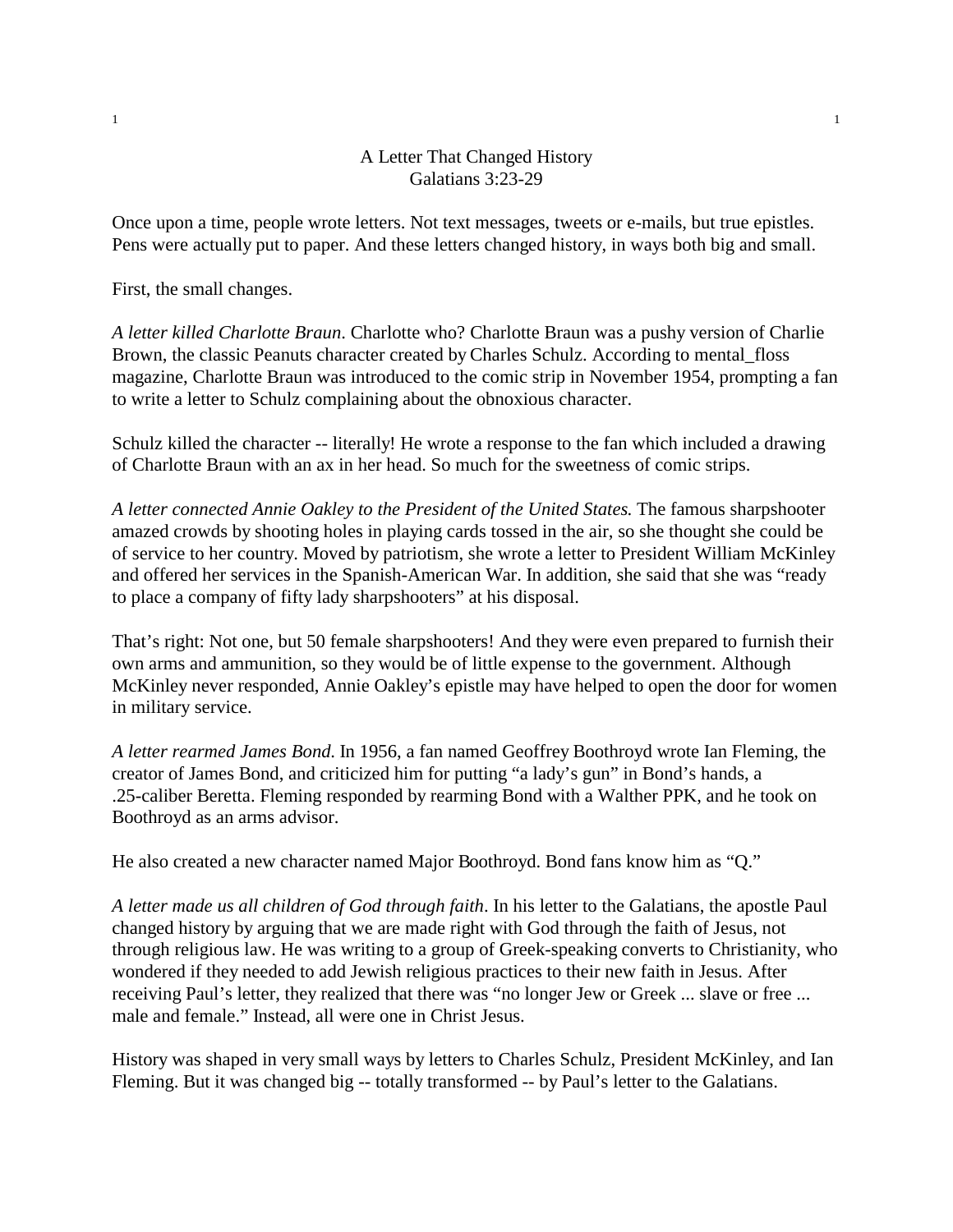Before Paul put pen to papyrus, people were "imprisoned and guarded under the law." The religious laws of the Bible restrained and protected people, preventing them from hurting themselves and others. "The law was our disciplinarian," says Paul, using a word that had a very specific meaning in the first-century Greco-Roman world, one that the Galatians would have known. The disciplinarian was a slave who supervised and guarded children, taking them to school and back while keeping them safe, and overseeing their behavior. A nanny, as it were.

The protective custody of the slave/nanny was important but temporary since the slave's services would no longer be needed once the children grew up. In terms of the history of faith, Paul says that we were guarded under the law "until faith would be revealed" -- in particular, until the faith of Jesus Christ would be revealed. People certainly had faith in Almighty God for many hundreds of years, but history really changed when Christ faithfully suffered death and then rose to new life.

That's why Paul wrote his letter when he did. He insists that "the law was our disciplinarian until Christ came, so that we might be justified by faith." Once Christ came, no more nanny. Once Christ died and rose from the tomb, no human action is required except that we put our complete trust in him.

We are "justified by faith," says Paul, made right with God by faith. The faith of Christ is critically important here because it is Christ's faithful death and resurrection that bring God's love into the very center of human life. But our own faith has a role to play as well, as we say yes to what God has done by putting our trust in Jesus.

Earlier in Galatians, Paul says, "I live by faith in the Son of God, who loved me and gave himself for me." Paul has put his trust in Jesus, as he certainly should. But this line can also be translated, "I live by the faith of the Son of God, who loved me and gave himself for me."

Personal faith. Christ's faith. Together, they form the Christian faith. And now that we're in a state of faith, we no longer live in a nanny state. "Faith has come, we are no longer subject to a disciplinarian." That's what Paul says to the Galatians in his history-changing letter.

So what is the result of being justified by faith? For Paul, it means that all followers of Christ are now "children of God." Until he wrote to the Galatians, the term "children of God" had been reserved for God's chosen people, the Jews, and it naturally applied also to the first Jewish followers of Jesus. These disciples continued to practice circumcision and follow many of the religious laws of the Old Testament.

But now, says Paul, "in Christ Jesus you are all children of God through faith." The circumcised as well as the uncircumcised. The keepers of the law as well as those who know nothing of the law. The Jews as well as the Greeks -- all children of God through faith.

For Christians today, this letter speaks of the power of faith to create a new family called "children of God." It doesn't matter if you have both a mother and a father. It doesn't matter if